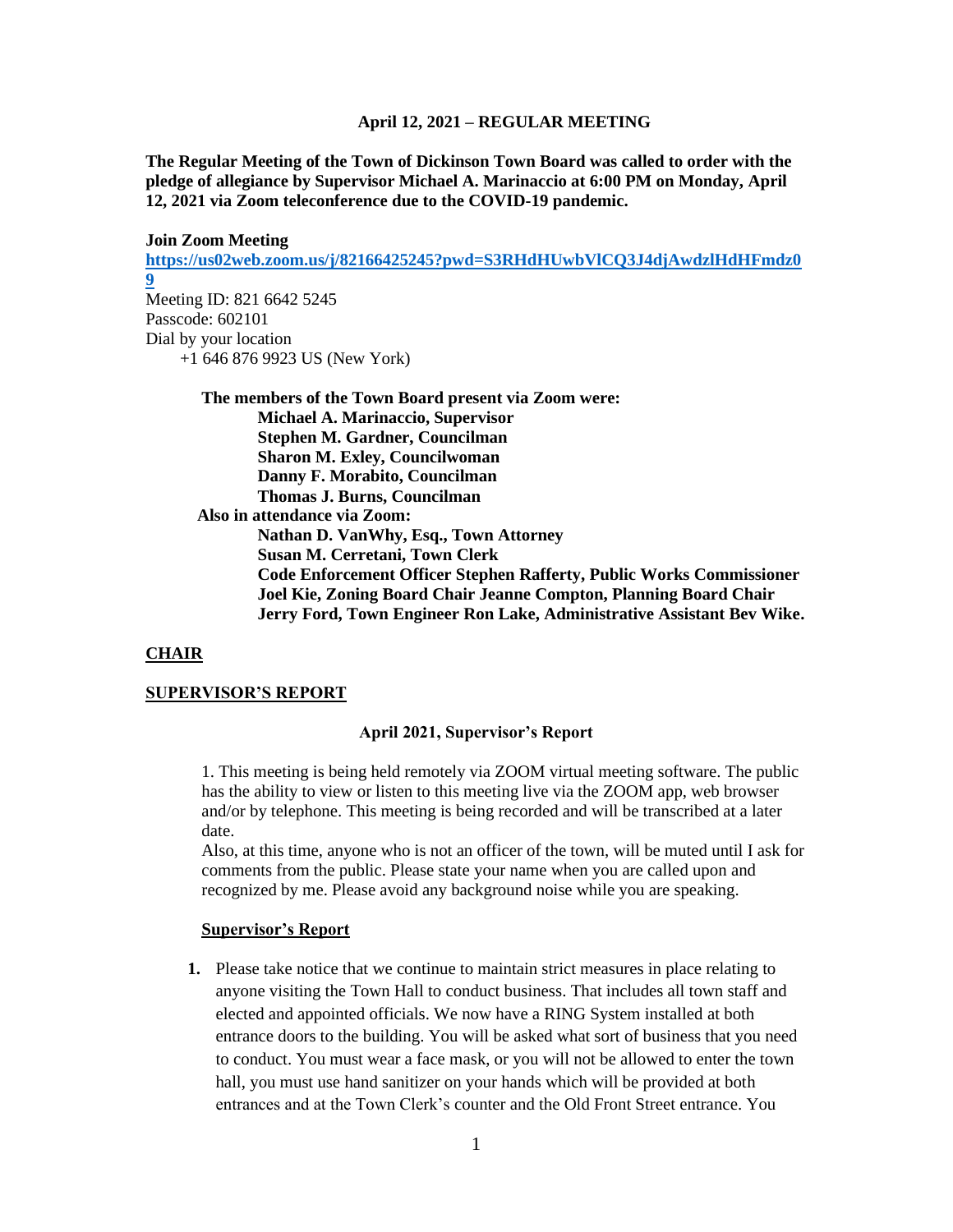## **SUPERVISOR'S REPORT CONTINUED:**

must sign in prior to conducting any town business. Additional procedures are listed on our town website. The Town State of Emergency remains in place until further notice. Our town continues to operate under a State of Emergency due to the epidemic.

- 2. Bev Wike has put a hold on her retirement for now.
- 3. I reviewed the town credit card charges and found no issues.
- 4. I finally heard back from Bob Meade, commercial realtor, in regards to the vacant property next to our town garage. He wants to move the sale of the property next to our town garage forward. I will hand this issue to our town attorney to begin negotiations. I will have Steve Gardner meet with myself and Bev Wike once legal proceedings take place, and the selling price is agreed upon. Then it will be brought to our full board membership to discuss, approve, or not approve. I will check to see if we can use the American Rescue money for this sale.
- 5. There have been several meetings regarding the **American Rescue Bill** recently passed by Congress. There is a large amount of confusion in how the funds that will be dulled out to municipalities can be spent. This is a two-year program with 1 payment coming soon, the other next year.
- 6. Statement from Susan Pitely, **NYS Department of Transportation Analyst:** did ask our Public Involvement Officer Scott Cook, about the possibility of a Facebook page for the **PIN 904350**, which will be replacing the US Route 11 over I-81 bridge in your town. It is doubtful that we will be able to get permission to do that for this project. He and I discussed it, and we are thinking that the best alternative might be for him to email you schedule updates or other information that he is given. You could then post those updates to the town's website or the town's Facebook page to help keep your residents informed.

## **Code Violations**

- **1.** 338 Prospect St., large amounts of garbage being put out at the curb more than 24 hours prior to pick up. Cans being left behind at curb after pickup. All garbage not being placed in approved cans.
- **2.** 156 Bigelow, large amount of garbage on property
- **3.** 44-46 Sowden St., Appearance Ticket issued, various violations of the property Maintenance Codes
- **4.** 255 L. Stella Ireland Rd., Appearance Ticket issued, various violations of the Property Maintenance Codes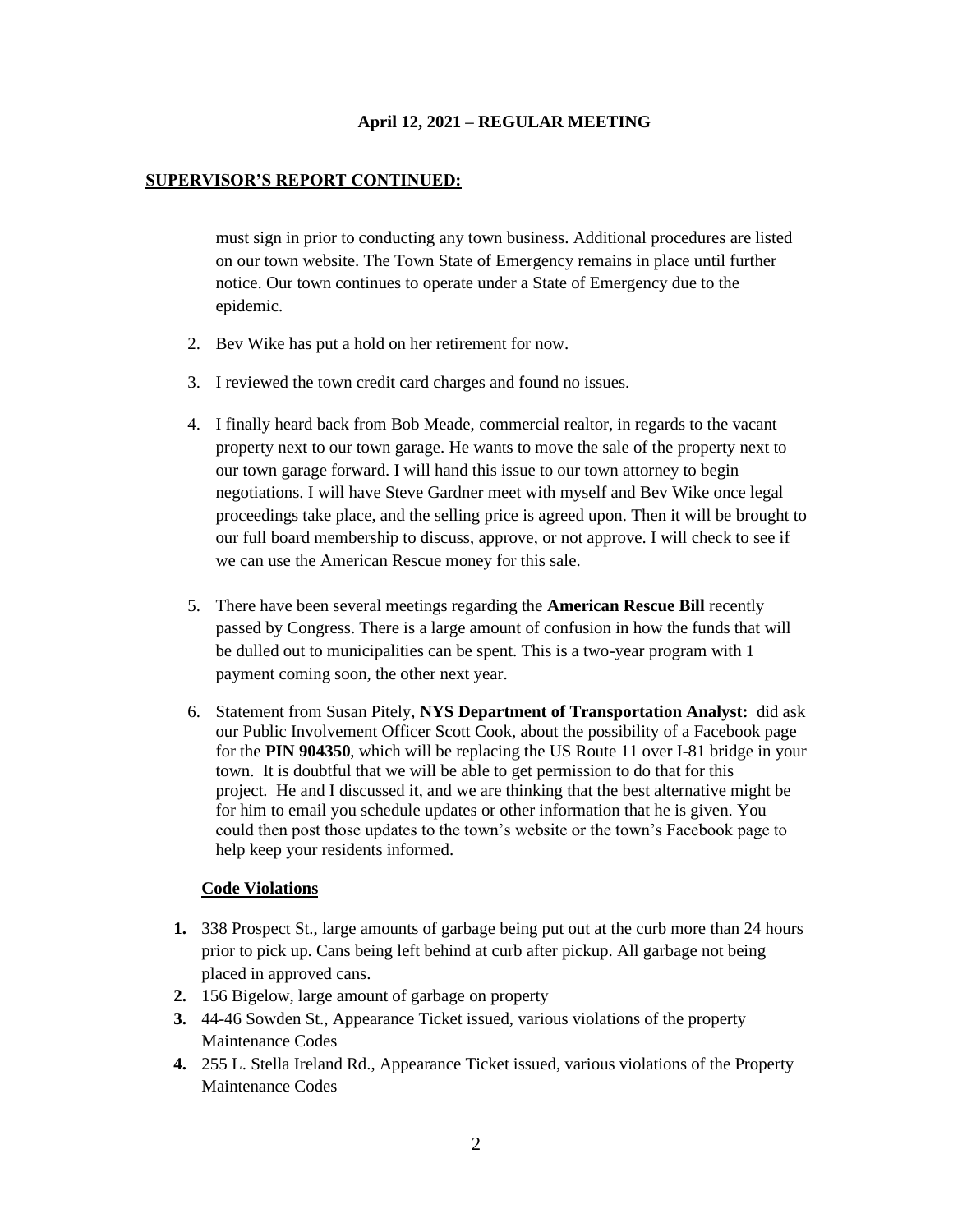# **SUPERVISOR'S REPORT CONTINUED:**

- **5.** 561 Old Front St. issued an Appearance Ticket for various violations of the Sanitation Codes. This is the multi-colored house which is a point of contention with residents who live nearby.
- **6.** 16 Twining Rd., multiple cars being worked on, not licensed, car parts and tires everywhere, wood scraps.

# **DOG CONTROL MONTHLY REPORT**

**TOWN:** 15 calls: 8 for non-renewal of dog licenses**.** Complaint of resident having 3 dogs. Resident's pit bull had a litter of pups but cannot find a home for 2 of them. Wanted the town to pick them up. Resident was informed that the town does not perform that service and he was put in touch with the Humane Society. Complaint of a neighbor allowing their 3 dogs to defecate on a wooded vacant piece of land. Letter sent to dog owner with a copy of town code pertaining to defecation and harboring 3 dogs.

**VILLAGE:** 5 calls: 3 for non-renewal of dog licenses. Ticket issued for not license of a second dog. Dog running loose, located the owner who lives in Binghamton.

# **NYSEG UTILITY SHUTOFF NOTICES**

There were no **NYSEG** notices sent out to any of our residents this month

Our next Town Board Meeting is scheduled for May 3, 2021, 5:30 PM, via **Zoom**.

## **PUBLIC COMMENTS:**

None being heard.

## **COMMITTEE REPORTS**

#### • **PUBLIC WORKS**

o Councilwoman Exley reported that she met with Supervisor Marinaccio, Joel Kie, Stephen Gardner, and Beverly Wike on Friday to discuss a truck replacement plan. Highway Superintendent Kie would like to send the 3 GMC trucks (2007, 2008, & 2009) to auction and replace them with one truck.

The 2011 and 2012 F-550 trucks – one will be dedicated to the cemetery and will get rid of the other one.

Mr. Kie would like to purchase 2 trucks:

2022 F-650

2022 F-600

The cost of the 2 trucks – chassis, bodies, plus plows would be approximately \$202,000.

Financing must be in place before ordering.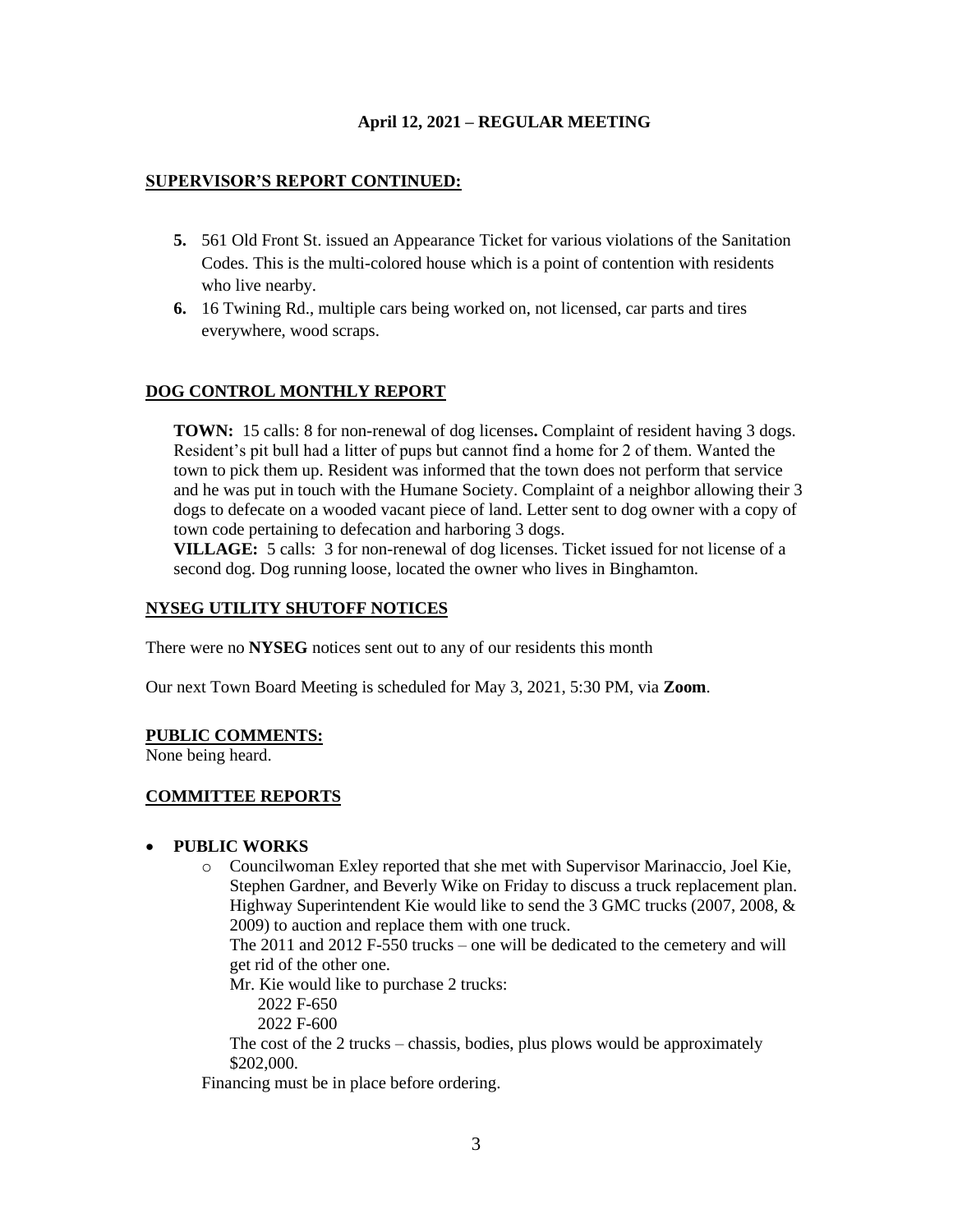#### • **FINANCE**

#### o **TOWN CLERK MONTHLY FINANCIAL REPORT**

Councilman Gardner made a motion to accept the **March 2021 Monthly Financial Report** for the **Town Clerk** in the amount of **\$1,598.80** seconded by Councilman Morabito. All in favor.

#### o **ABSTRACTS FOR APPROVAL**

On Motion from Councilman Gardner, seconded by Councilman Morabito to approve **abstract #04** dated **April 12, 2021** in the amount of **\$413,727.88**

Vote Ayes- 5, Nays-0, Absent-0.

Supervisor Marinaccio voting Aye Councilman Gardner voting Aye Councilwoman Exley voting Aye Councilman Morabito voting Aye Councilman Burns voting Aye

Unanimously passed and noted as duly adopted.

**Abstract Summary of Audited Vouchers for Funds respectively in the amount(s) of \$413,727.88.** 

|                     | Voucher #04 for April 12, 2021 year in the amount of \$413,727.88: |
|---------------------|--------------------------------------------------------------------|
| <b>General Fund</b> | \$45,821.91                                                        |

| General Fund                 | 545,841.91   |
|------------------------------|--------------|
| <b>Part Town</b>             | \$0.00       |
| <b>Highway</b>               | \$36,750.10  |
| <b>Fire Districts</b>        | \$0.00       |
| <b>Light Districts</b>       | \$2,508.19   |
| <b>Sewer Operating Dist.</b> | \$267,869.86 |
| <b>Water Operating Dist.</b> | \$60,779.82  |

#### • **PERSONNEL**

o Cathy Bobourka will be leaving the part time court clerk position.

# • **PLANNING**

o Chairman Ford reported that the Planning Board is still waiting for the site plan on the **Fairview Recovery** project.

## • **ZONING**

o Chairperson Compton reported that the Zoning Board is at a standstill regarding the sign that was erected on Prospect St. because of **COVID** restrictions. She is of the understanding that a Public Hearing cannot be held via **Zoom**. Ms. Compton would prefer to wait until the board is able to convene in-person. Attorney VanWhy advised her that it is possible to conduct a Public Hearing under the Governor's order. Mr. VanWhy informed Ms. Compton that there is a time issue – the board has 62 days from the time the application is submitted to hold a hearing and make a decision unless the applicant agrees to an extension. Code Enforcement Officer Rafferty will reach out to have the applicant agree to an extension in writing.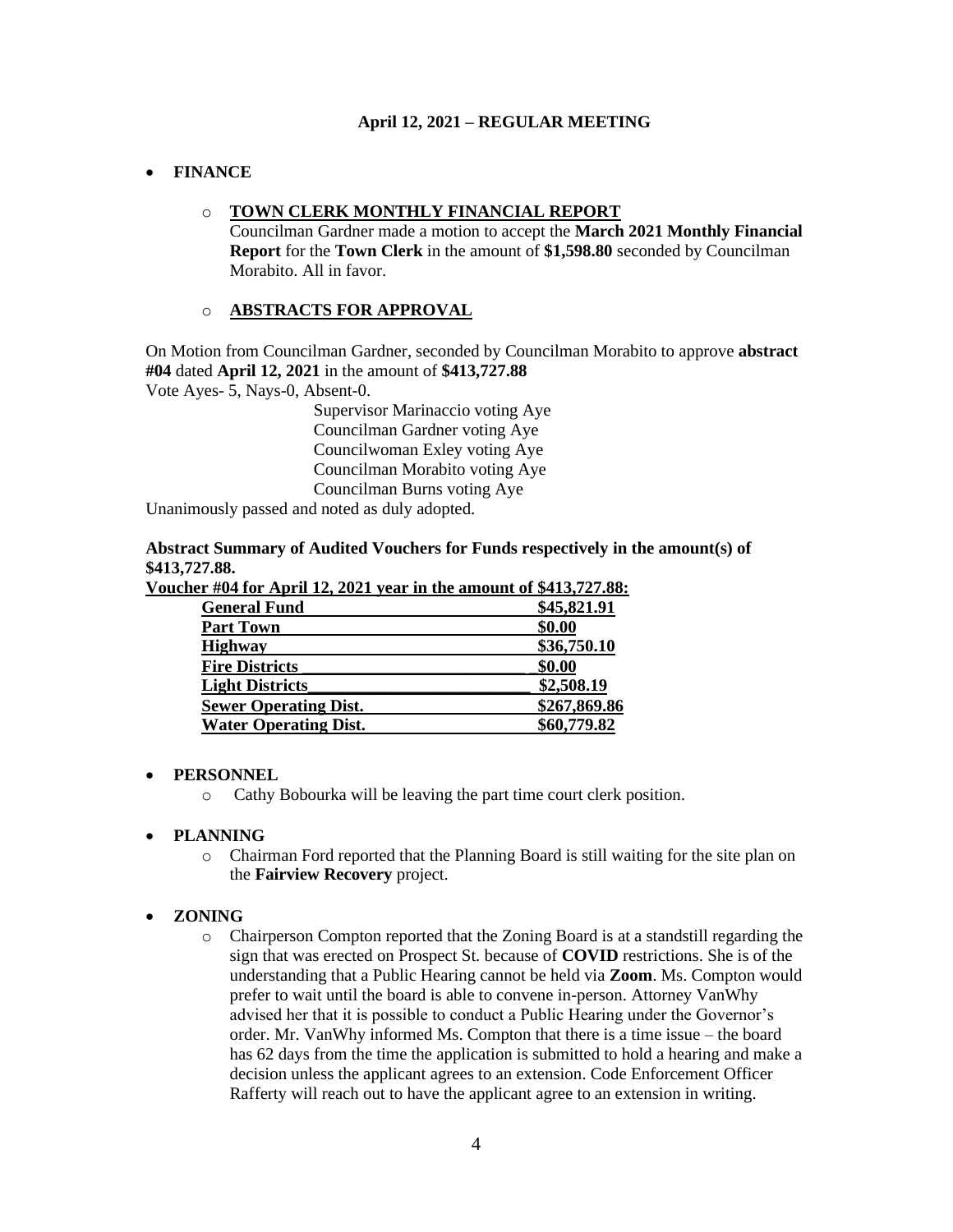Supervisor Marinaccio commented that we will not be holding in-person meetings until it is safe to do so. The percentage of people that have been vaccinated in Broome County is 30% or lower right now.

## **APPROVAL OF MINUTES**

On a motion by Councilwoman Exley seconded by Councilman Burns to approve the **March 1, 2021 Work Session Minutes, the March 8, 2021 Regular Meeting Minutes**. Roll call. All in favor. Vote-5 Ayes, Nays-0, Absent-0.

# **ATTORNEY**

## **RESOLUTION 2021-10**

The following Resolution was offered by Councilman Morabito, who moved its adoption, seconded by Councilman Gardner to wit:

BE IT RESOLVED, by the Town Board of the Town of Dickinson, Broome County, New York as follows:

## **RESOLUTION:ADOPTING THE PUBLIC EMPLOYER HEALTH EMERGENCY PLAN FOR THE TOWN OF DICKINSON**

The question of adoption of the foregoing Resolution was duly put to a vote on roll call which resulted as follows: All in favor. Vote Ayes –5, Nays – 0, Absent-0.

> Supervisor Marinaccio voting Aye Councilman Gardner voting Aye Councilwoman Exley voting Aye Councilman Morabito voting Aye Councilman Burns voting Aye

All in favor

#### **PUBLIC WORKS**

• Highway Superintendent Kie reported that one of the pumps at the Sunrise Terrace sewer station has failed and Danny Miller has asked for approval from the board to purchase a replacement at the cost of \$13,199.00.

#### **RESOLUTION 2021-11**

The following Resolution was offered by Councilwoman Exley, who moved its adoption, seconded by Councilman Gardner to wit:

BE IT RESOLVED, by the Town Board of the Town of Dickinson, Broome County, New York as follows:

## **RESOLUTION: APPROVING THE PURCHASE OF A SEWER PUMP AT THE COST OF \$13,199.00.**

The question of adoption of the foregoing Resolution was duly put to a vote on roll call which resulted as follows: All in favor. Vote Ayes –5, Nays – 0, Absent-0.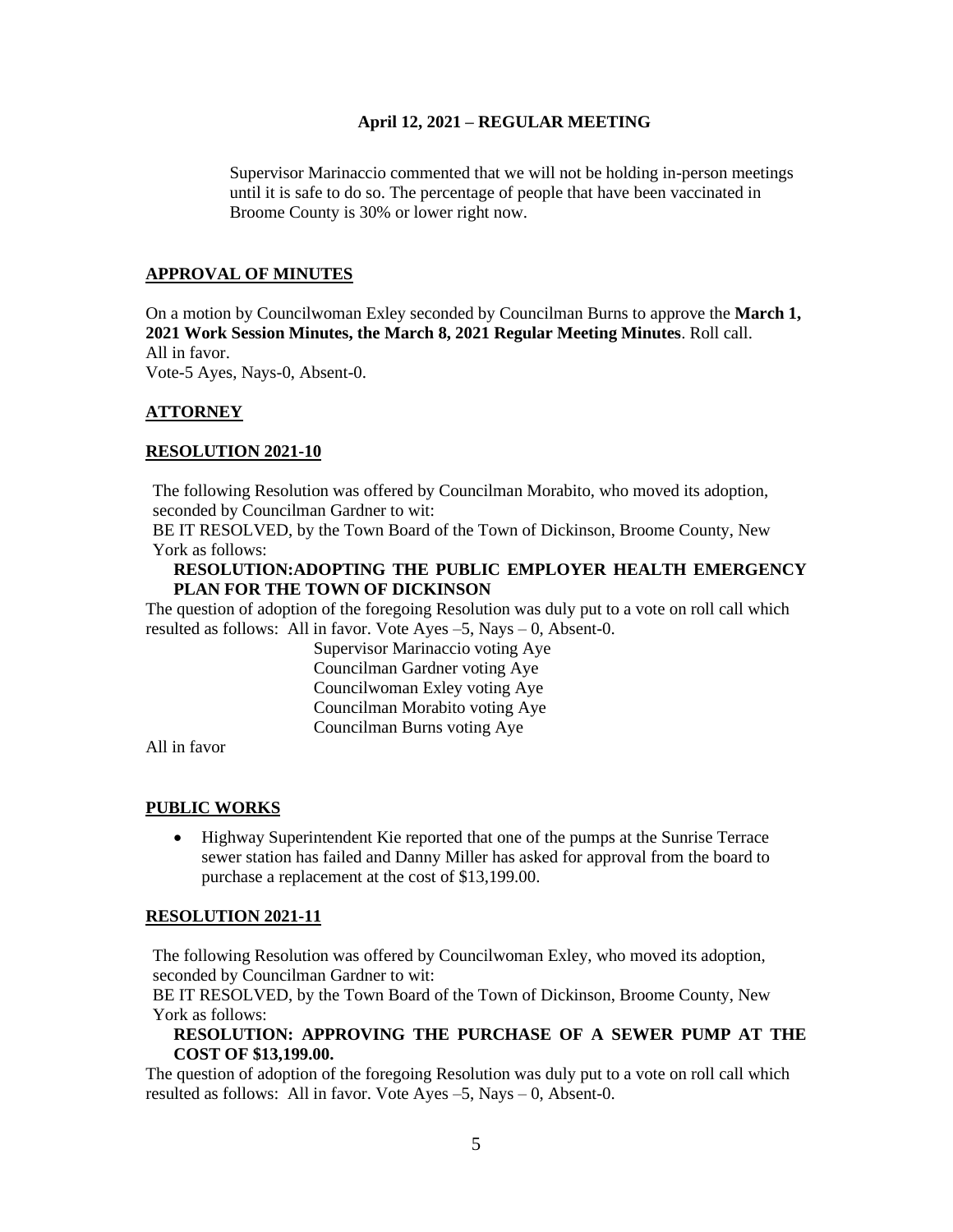Supervisor Marinaccio voting Aye Councilman Gardner voting Aye Councilwoman Exley voting Aye Councilman Morabito voting Aye Councilman Burns voting Aye

All in favor

## **RESOLUTION 2021-12**

The following Resolution was offered by Councilwoman Exley, who moved its adoption, seconded by Councilman Gardner to wit:

BE IT RESOLVED, by the Town Board of the Town of Dickinson, Broome County, New York as follows:

## **RESOLUTION: DECLARING THREE (3) GMC VEHICLES (2007, 2008, AND 2009) AS SURPLUS TO PUT UP FOR AUCTION.**

The question of adoption of the foregoing Resolution was duly put to a vote on roll call which resulted as follows: All in favor. Vote Ayes –5, Nays – 0, Absent-0.

> Supervisor Marinaccio voting Aye Councilman Gardner voting Aye Councilwoman Exley voting Aye Councilman Morabito voting Aye Councilman Burns voting Aye

All in favor

## **CODE**

Attorney VanWhy drafted a resolution for the board to consider regarding a code variance request for the Department of Transportation.

Resolution: Motion to grant the New York State Department of Transportation ("DOT") request for a temporary suspension of the "Town Code Chapter 402 – Noise" time restriction during construction of the "US Route 11 (Front Street) over I-81 Bridge Replacement Project" to allow the DOT replacement project to proceed, subject to the condition that reasonable efforts be made by DOT and its contractors to undertake construction activities during normal business hours, and that between the hours of 10:00 pm and 7:00 am, Monday through Sunday, and between the hours of 10:00 pm and 9:00 am on any Sunday or holiday, work done be reasonably necessary at such times in order for the project to achieve its scheduled completion date.

The board members decided to table the resolution and seek to have the waiver narrowed down to a more specific time period.